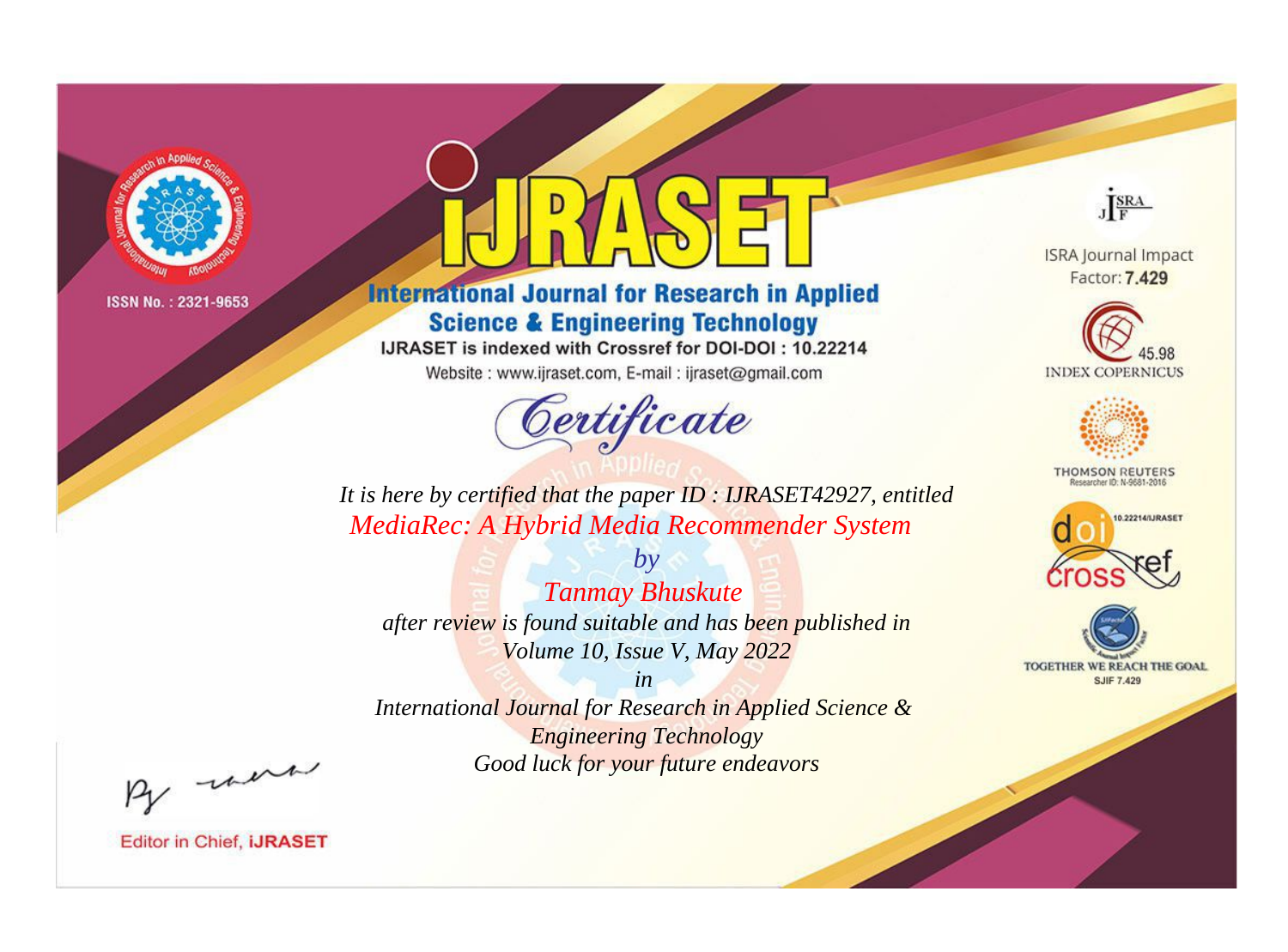

# **International Journal for Research in Applied Science & Engineering Technology**

IJRASET is indexed with Crossref for DOI-DOI: 10.22214

Website: www.ijraset.com, E-mail: ijraset@gmail.com



JERA

**ISRA Journal Impact** Factor: 7.429





**THOMSON REUTERS** 



TOGETHER WE REACH THE GOAL **SJIF 7.429** 

*It is here by certified that the paper ID : IJRASET42927, entitled MediaRec: A Hybrid Media Recommender System*

*Amit Jeve after review is found suitable and has been published in Volume 10, Issue V, May 2022*

*by*

*in* 

*International Journal for Research in Applied Science & Engineering Technology Good luck for your future endeavors*

By morn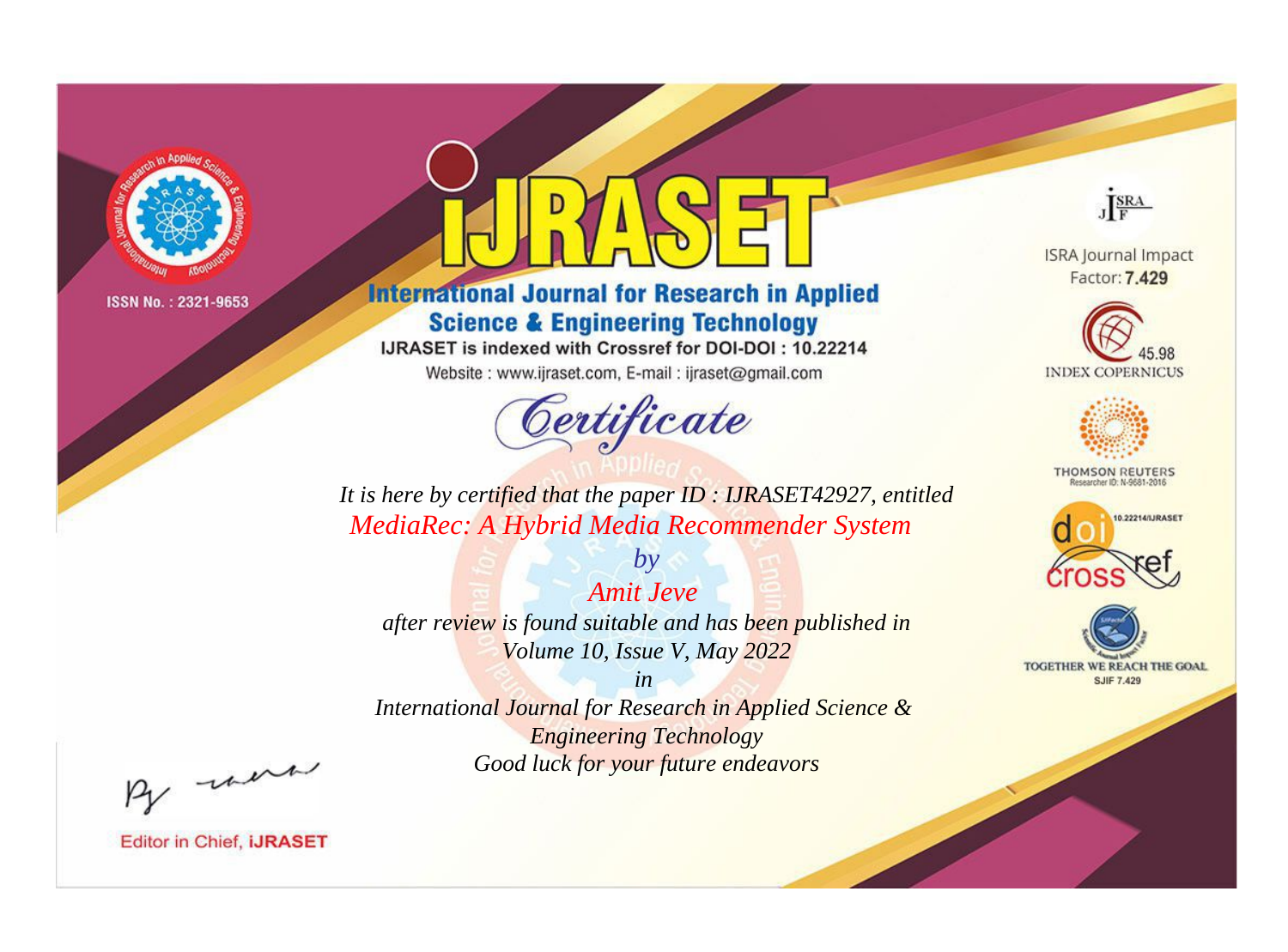

# **International Journal for Research in Applied Science & Engineering Technology**

IJRASET is indexed with Crossref for DOI-DOI: 10.22214

Website: www.ijraset.com, E-mail: ijraset@gmail.com



JERA

**ISRA Journal Impact** Factor: 7.429





**THOMSON REUTERS** 



TOGETHER WE REACH THE GOAL **SJIF 7.429** 

*It is here by certified that the paper ID : IJRASET42927, entitled MediaRec: A Hybrid Media Recommender System*

*Nihal Shah after review is found suitable and has been published in Volume 10, Issue V, May 2022*

*by*

*in* 

*International Journal for Research in Applied Science & Engineering Technology Good luck for your future endeavors*

By morn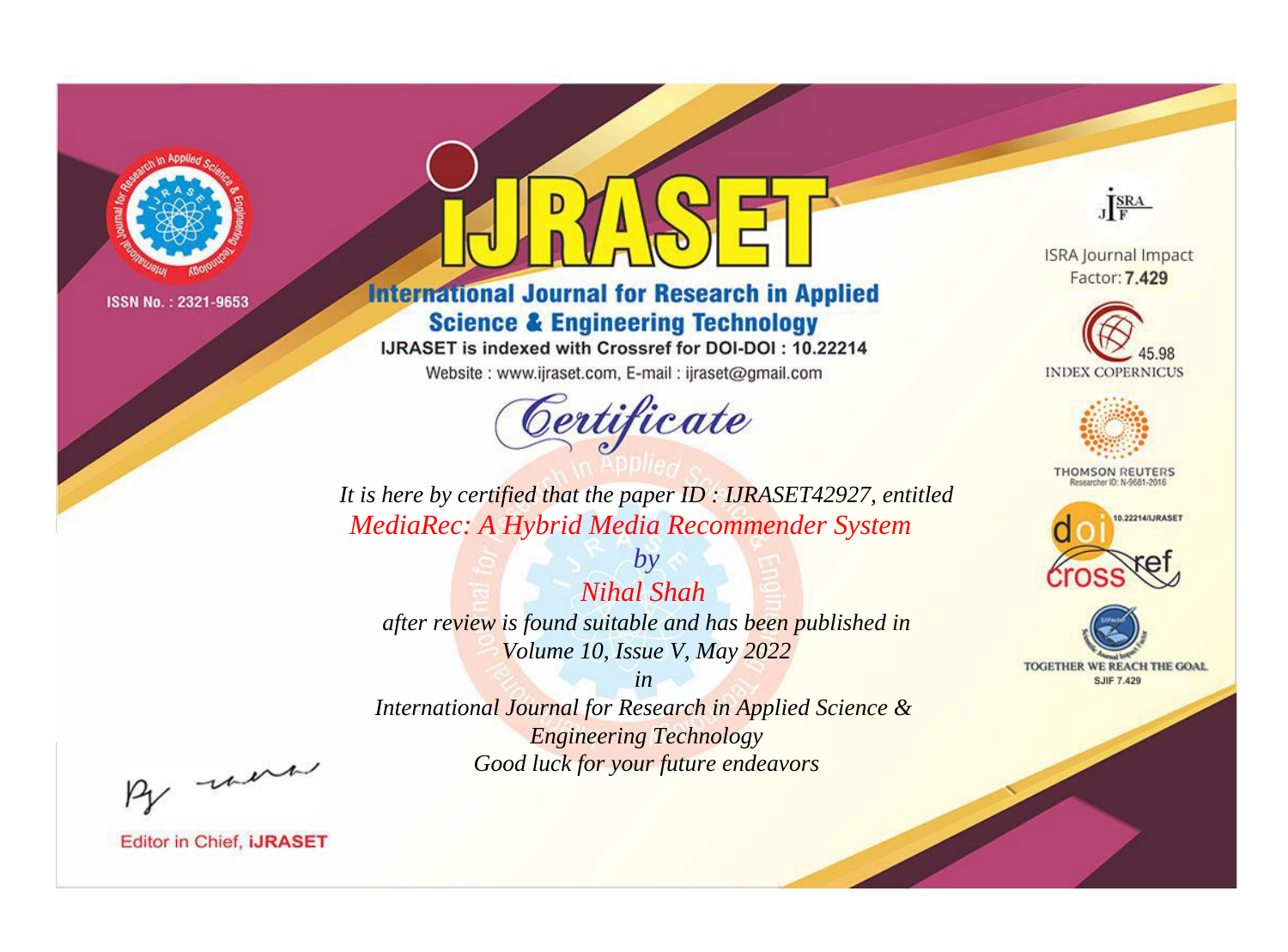

# **International Journal for Research in Applied Science & Engineering Technology**

IJRASET is indexed with Crossref for DOI-DOI: 10.22214

Website: www.ijraset.com, E-mail: ijraset@gmail.com



JERA

**ISRA Journal Impact** Factor: 7.429





**THOMSON REUTERS** 



TOGETHER WE REACH THE GOAL **SJIF 7.429** 

*It is here by certified that the paper ID : IJRASET42927, entitled MediaRec: A Hybrid Media Recommender System*

*by Tejas Shah after review is found suitable and has been published in Volume 10, Issue V, May 2022*

*in* 

*International Journal for Research in Applied Science & Engineering Technology Good luck for your future endeavors*

By morn